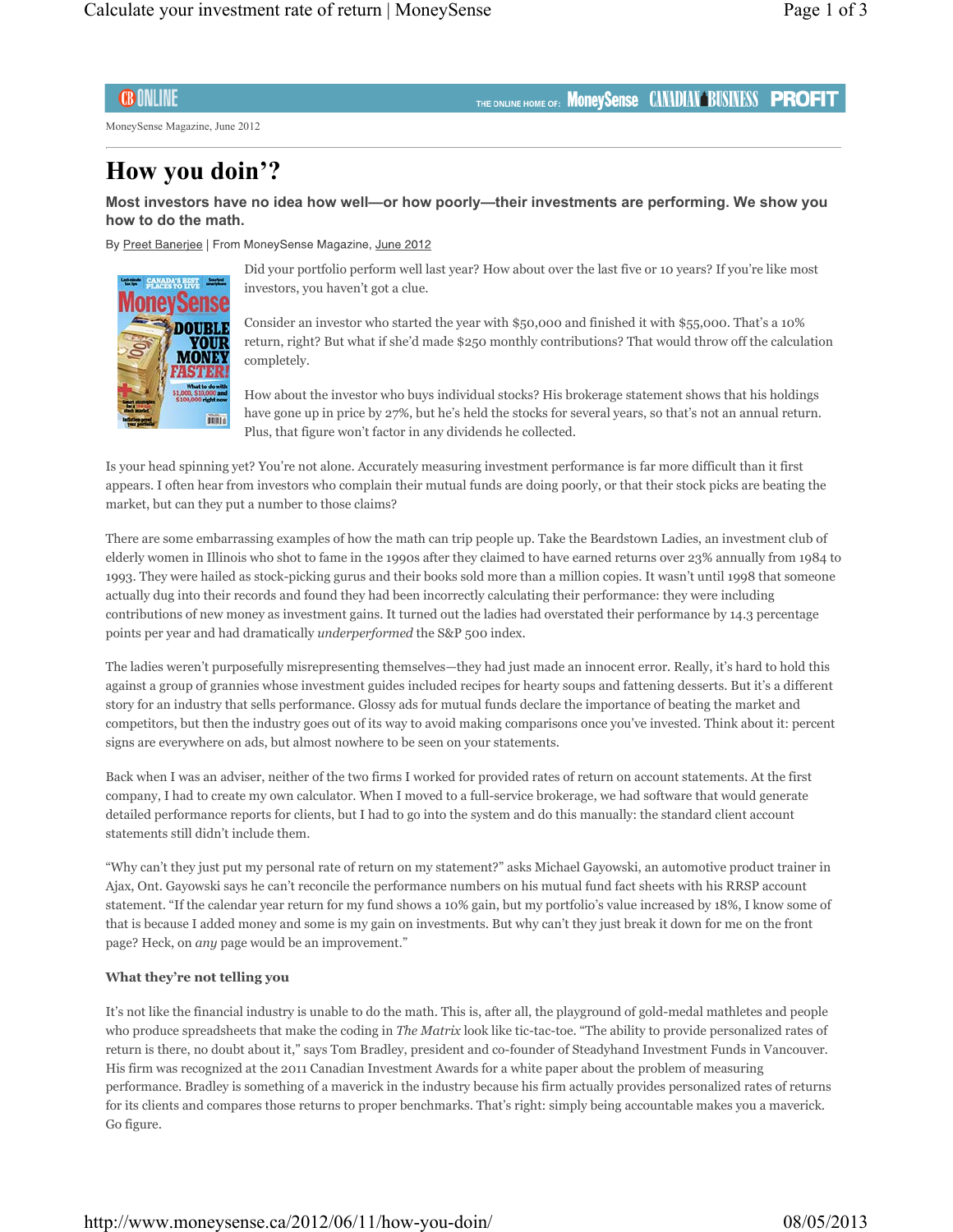Almost no full-service brokerages provide personal rates of return or benchmark comparisons by default, even though you are paying top dollar for comprehensive wealth management. Ken Kivenko, an outspoken investor advocate and president of Kenmar Associates, says this lack of performance reporting has been hotly debated for years. He says financial services firms argue that including such reporting would be costly to implement. But he doesn't buy that excuse. "The sad part is that technology allows customization of the necessary information at a very reasonable cost."

One could surmise that the main reason the industry keeps you in the dark is so you're less likely to take your money elsewhere. After all, it's hard to complain about poor performance if you don't know what your performance is. I've seen and heard many deceptive tricks over the years. For example, if an investor is adamant about holding a fund or stock that is similar to the adviser's recommendation, the adviser is told never to hold equal amounts of each, because that would invite an easy comparison. Instead, the adviser will appease the client by holding both picks with something like a 55/45 split. It doesn't matter which pick gets more money—what matters is that now the client has to do some math to figure out which one is doing better.

## **What you can do about it**

If you work with a financial adviser, start by simply asking him or her to produce a report with your personal rate of return once per year. The adviser should also be able to provide an appropriate benchmark to compare with your return (more on this later). Ideally, you should do this in January or February, once the calendar year data for investments and indexes are available.

If your adviser can't produce these numbers, consider finding a new one. The financial industry primarily pays advisers through commissions on financial products, and if you don't know how good those products are, how can you know if you are getting value for the fees you pay?

If you want to double-check the numbers to make sure your adviser won't be offered a seat in the Beardstown Ladies quilting circle—or if you manage your own portfolio—then you have a few options. In all cases, you start by gathering your account statements for the period in question. Then settle in for a bit of math.

As we've seen, as soon as you add or subtract funds from a portfolio—commonly referred to as "cash flows"—your calculations will never match up with the returns reported on fund fact sheets, Globefund, Morningstar, or anywhere else you look.

Fortunately, we're here to help. We've put together a spreadsheet (download it at www.moneysense.ca/ror) that allows you to quickly determine your personal rate of return. Simply enter your beginning and end portfolio values, then enter any cash flows—contributions or withdrawals—and the dates on which they were made. Presto, the spreadsheet calculates your personal rate of return.

Note that our calculator is a quick way to approximate your portfolio's rate of return, but it's not perfect. If you're a serious investor, consider purchasing professional software that complies with the industry's Global Investment Performance Standards (GIPS). One popular choice is PerfCalc, which is available online for \$225 (U.S.).

## **Choosing a benchmark**

Once you've figured out your personal rate of return, how do you know if it's any good?

Most investors fail to understand that performance needs to be considered in context. Absolute numbers don't mean much. If your Canadian stocks returned 14% in 2010, for example, then lost 5% in 2011, you might think you did well the first year and poorly the second. In fact, the opposite is true. The S&P/TSX Composite Index, a barometer for the Canadian stock market, was up 17.6% in 2010, which means your performance would have lagged a simple index fund. But the overall market lost almost 9% in 2011, so your 5% loss was actually a good result.

Benchmarking, as it's called, is only useful if you compare your performance with an appropriate yardstick. It doesn't make sense to use the S&P/TSX Composite Index if your portfolio also holds bonds and foreign stocks. To make apples-to-apples comparisons, you need to choose a benchmark for each asset class: Canadians stocks, U.S. stocks, international stocks, and bonds. (See "Which benchmark should I use?")

Let's illustrate with a simple example. Say your portfolio includes \$10,000 in a Canadian equity mutual fund, \$10,000 in a U.S. equity fund, and \$20,000 in a Canadian bond fund. An appropriate benchmark for your portfolio would be a blend of 25% S&P/TSX Composite Index, 25% S&P 500 Index, and 50% DEX Universe Bond Index.